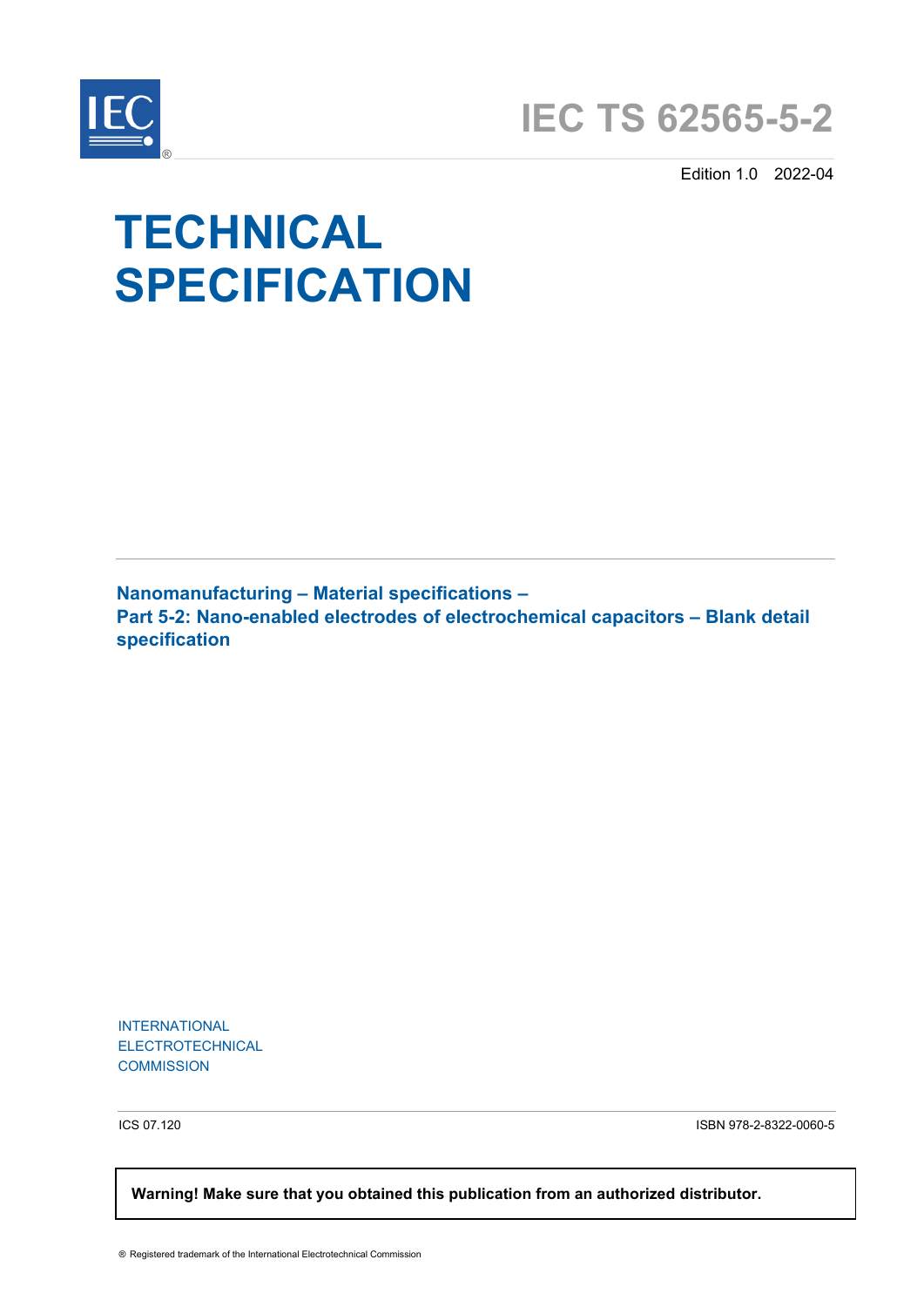# CONTENTS

| 1 |              |                                                                                 |  |  |  |  |  |
|---|--------------|---------------------------------------------------------------------------------|--|--|--|--|--|
| 2 |              |                                                                                 |  |  |  |  |  |
| 3 |              |                                                                                 |  |  |  |  |  |
|   | 3.1          |                                                                                 |  |  |  |  |  |
|   | 3.2          |                                                                                 |  |  |  |  |  |
|   | 3.3          |                                                                                 |  |  |  |  |  |
|   | 3.4          |                                                                                 |  |  |  |  |  |
|   | 3.5          |                                                                                 |  |  |  |  |  |
|   | 3.6          |                                                                                 |  |  |  |  |  |
|   | 3.7          |                                                                                 |  |  |  |  |  |
|   | 3.8          |                                                                                 |  |  |  |  |  |
| 4 |              |                                                                                 |  |  |  |  |  |
| 5 |              | Specification format of nano-enabled electrode of electrochemical capacitor  16 |  |  |  |  |  |
|   |              |                                                                                 |  |  |  |  |  |
|   | 5.1          |                                                                                 |  |  |  |  |  |
|   | 5.2          |                                                                                 |  |  |  |  |  |
|   | 5.3          |                                                                                 |  |  |  |  |  |
|   | 5.4          |                                                                                 |  |  |  |  |  |
|   | 5.5          |                                                                                 |  |  |  |  |  |
| 6 |              |                                                                                 |  |  |  |  |  |
|   |              | Annex A (normative) KCC measurement procedures - supporting information 22      |  |  |  |  |  |
|   | A.1          |                                                                                 |  |  |  |  |  |
|   | A.1.1        |                                                                                 |  |  |  |  |  |
|   | A.1.2        |                                                                                 |  |  |  |  |  |
|   | A.2<br>A.2.1 |                                                                                 |  |  |  |  |  |
|   | A.2.2        |                                                                                 |  |  |  |  |  |
|   | A.3          |                                                                                 |  |  |  |  |  |
|   | A.3.1        |                                                                                 |  |  |  |  |  |
|   | A.3.2        |                                                                                 |  |  |  |  |  |
|   | A.4          |                                                                                 |  |  |  |  |  |
|   | A.4.1        |                                                                                 |  |  |  |  |  |
|   | A.4.2        |                                                                                 |  |  |  |  |  |
|   | A.4.3        |                                                                                 |  |  |  |  |  |
|   | A.5          |                                                                                 |  |  |  |  |  |
|   | A.5.1        |                                                                                 |  |  |  |  |  |
|   | A.5.2        |                                                                                 |  |  |  |  |  |
|   | A.6          |                                                                                 |  |  |  |  |  |
|   | A.6.1        |                                                                                 |  |  |  |  |  |
|   | A.6.2        |                                                                                 |  |  |  |  |  |
|   | A.7          |                                                                                 |  |  |  |  |  |
|   | A.7.1        |                                                                                 |  |  |  |  |  |
|   | A.7.2        |                                                                                 |  |  |  |  |  |
|   | A.8          |                                                                                 |  |  |  |  |  |
|   | A.8.1        |                                                                                 |  |  |  |  |  |
|   | A.8.2        |                                                                                 |  |  |  |  |  |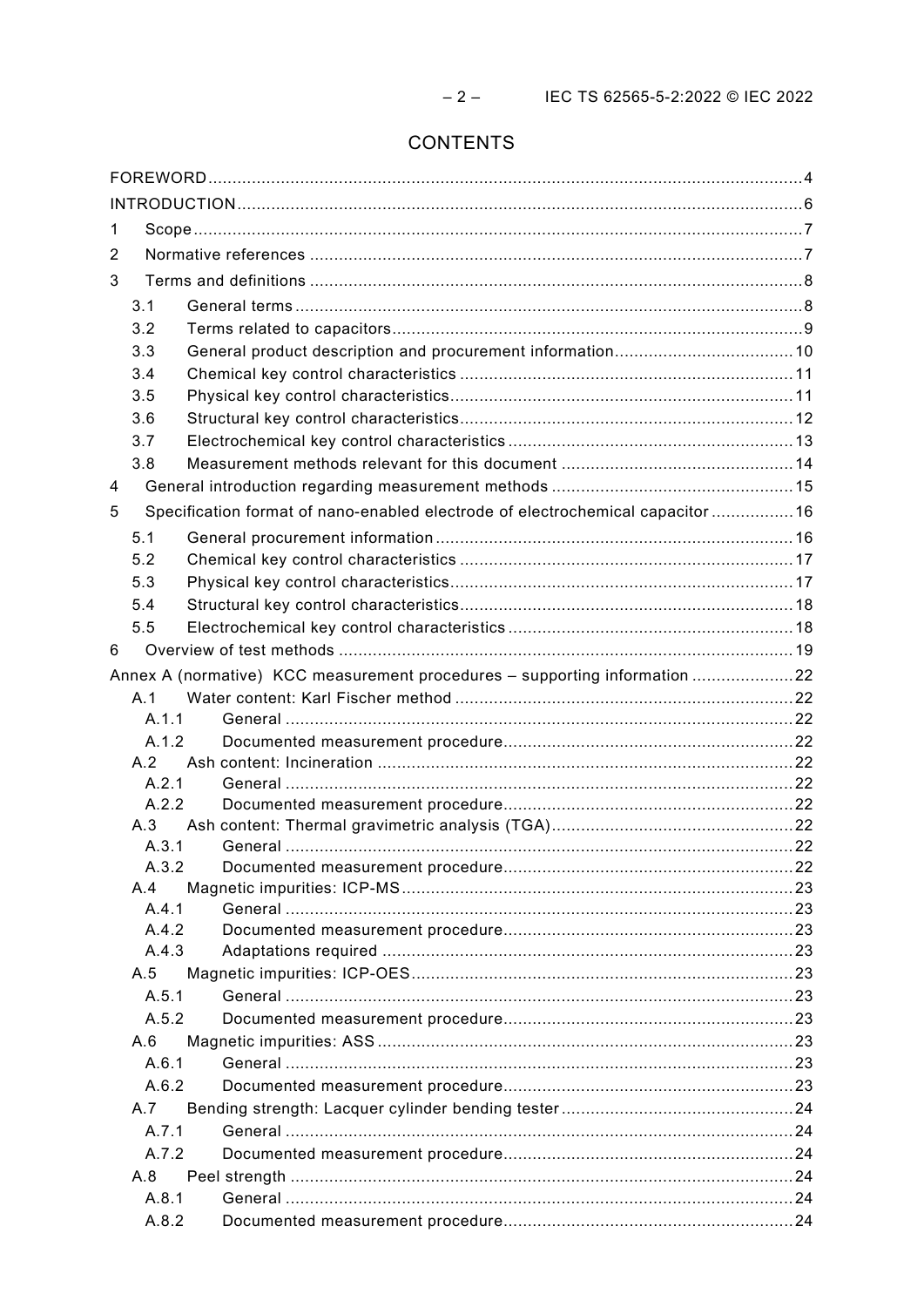| A.9    |                                                                                 |  |
|--------|---------------------------------------------------------------------------------|--|
| A.9.1  |                                                                                 |  |
| A.9.2  |                                                                                 |  |
|        |                                                                                 |  |
| A.10.1 |                                                                                 |  |
| A.10.2 |                                                                                 |  |
| A.11   |                                                                                 |  |
| A.11.1 |                                                                                 |  |
| A.11.2 |                                                                                 |  |
| A.12   |                                                                                 |  |
| A.12.1 |                                                                                 |  |
| A.12.2 |                                                                                 |  |
| A.12.3 |                                                                                 |  |
| A.13   |                                                                                 |  |
| A.14   |                                                                                 |  |
| A.14.1 |                                                                                 |  |
| A.14.2 |                                                                                 |  |
| A.14.3 |                                                                                 |  |
| A.15   |                                                                                 |  |
| A.15.1 |                                                                                 |  |
| A.15.2 |                                                                                 |  |
| A.16   |                                                                                 |  |
| A.17   |                                                                                 |  |
| A.17.1 |                                                                                 |  |
| A.17.2 |                                                                                 |  |
|        |                                                                                 |  |
| A.18.1 |                                                                                 |  |
| A.18.2 |                                                                                 |  |
| A.19   |                                                                                 |  |
| A.19.1 |                                                                                 |  |
|        |                                                                                 |  |
| A.20   |                                                                                 |  |
| A.20.1 |                                                                                 |  |
| A.20.2 |                                                                                 |  |
| A.21   |                                                                                 |  |
| A.21.1 |                                                                                 |  |
| A.21.2 |                                                                                 |  |
|        |                                                                                 |  |
| A.22.1 |                                                                                 |  |
| A.22.2 |                                                                                 |  |
|        |                                                                                 |  |
|        |                                                                                 |  |
|        | Table 1 - Format for general product description and procurement information 16 |  |
|        |                                                                                 |  |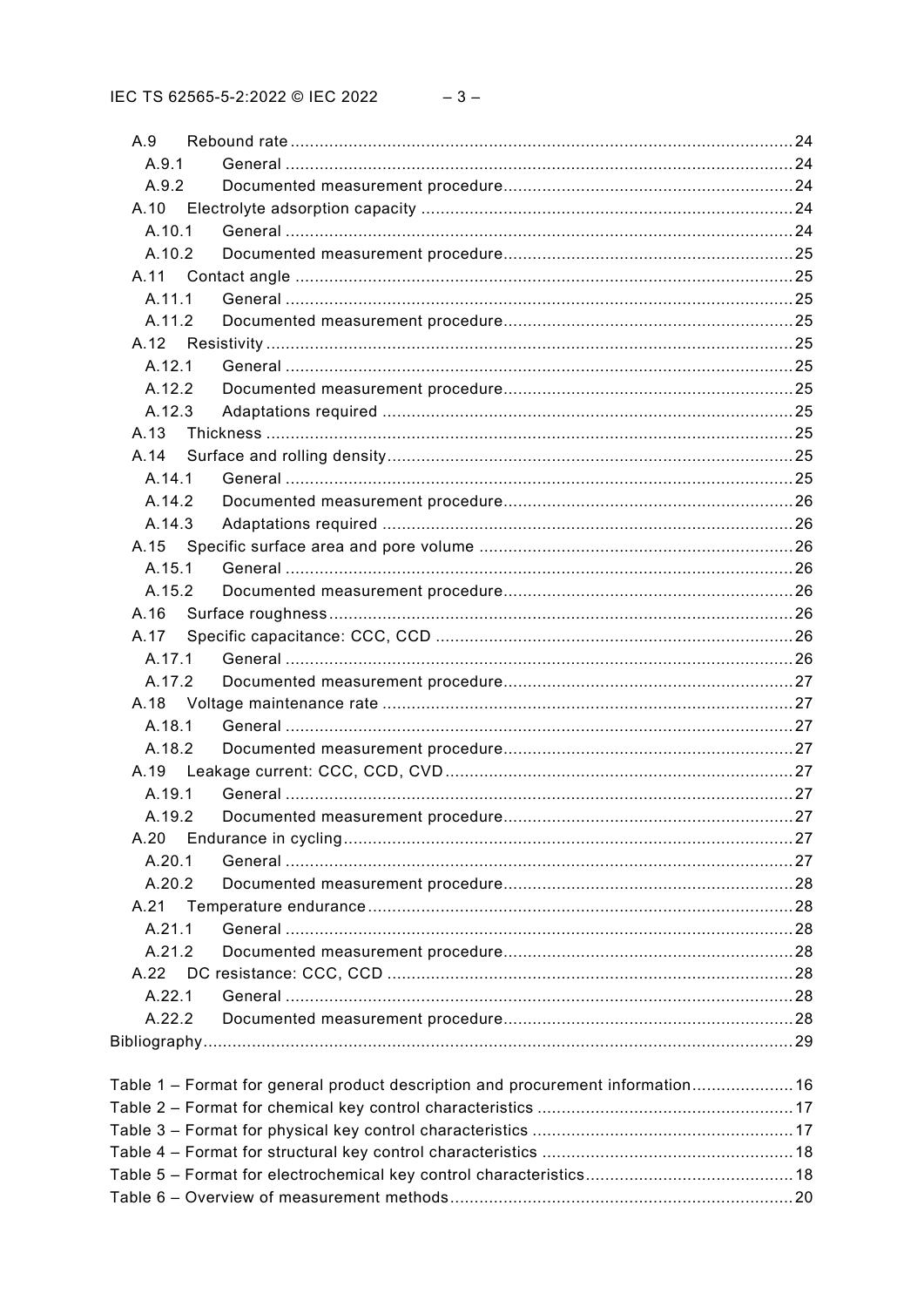#### INTERNATIONAL ELECTROTECHNICAL COMMISSION

# **NANOMANUFACTURING – MATERIAL SPECIFICATIONS –**

\_\_\_\_\_\_\_\_\_\_\_\_

# **Part 5-2: Nano-enabled electrodes of electrochemical capacitors – Blank detail specification**

# FOREWORD

- <span id="page-3-0"></span>1) The International Electrotechnical Commission (IEC) is a worldwide organization for standardization comprising all national electrotechnical committees (IEC National Committees). The object of IEC is to promote international co-operation on all questions concerning standardization in the electrical and electronic fields. To this end and in addition to other activities, IEC publishes International Standards, Technical Specifications, Technical Reports, Publicly Available Specifications (PAS) and Guides (hereafter referred to as "IEC Publication(s)"). Their preparation is entrusted to technical committees; any IEC National Committee interested in the subject dealt with may participate in this preparatory work. International, governmental and non-governmental organizations liaising with the IEC also participate in this preparation. IEC collaborates closely with the International Organization for Standardization (ISO) in accordance with conditions determined by agreement between the two organizations.
- 2) The formal decisions or agreements of IEC on technical matters express, as nearly as possible, an international consensus of opinion on the relevant subjects since each technical committee has representation from all interested IEC National Committees.
- 3) IEC Publications have the form of recommendations for international use and are accepted by IEC National Committees in that sense. While all reasonable efforts are made to ensure that the technical content of IEC Publications is accurate, IEC cannot be held responsible for the way in which they are used or for any misinterpretation by any end user.
- 4) In order to promote international uniformity, IEC National Committees undertake to apply IEC Publications transparently to the maximum extent possible in their national and regional publications. Any divergence between any IEC Publication and the corresponding national or regional publication shall be clearly indicated in the latter.
- 5) IEC itself does not provide any attestation of conformity. Independent certification bodies provide conformity assessment services and, in some areas, access to IEC marks of conformity. IEC is not responsible for any services carried out by independent certification bodies.
- 6) All users should ensure that they have the latest edition of this publication.
- 7) No liability shall attach to IEC or its directors, employees, servants or agents including individual experts and members of its technical committees and IEC National Committees for any personal injury, property damage or other damage of any nature whatsoever, whether direct or indirect, or for costs (including legal fees) and expenses arising out of the publication, use of, or reliance upon, this IEC Publication or any other IEC Publications.
- 8) Attention is drawn to the Normative references cited in this publication. Use of the referenced publications is indispensable for the correct application of this publication.
- 9) Attention is drawn to the possibility that some of the elements of this IEC Publication may be the subject of patent rights. IEC shall not be held responsible for identifying any or all such patent rights.

IEC TS 62565-5-2 has been prepared by IEC technical committee 113: Nanotechnology for electrotechnical products and systems. It is a Technical Specification.

The text of this Technical Specification is based on the following documents:

| Draft       | Report on voting |
|-------------|------------------|
| 113/628/DTS | 113/643/RVDTS    |

Full information on the voting for its approval can be found in the report on voting indicated in the above table.

The language used for the development of this Technical Specification is English.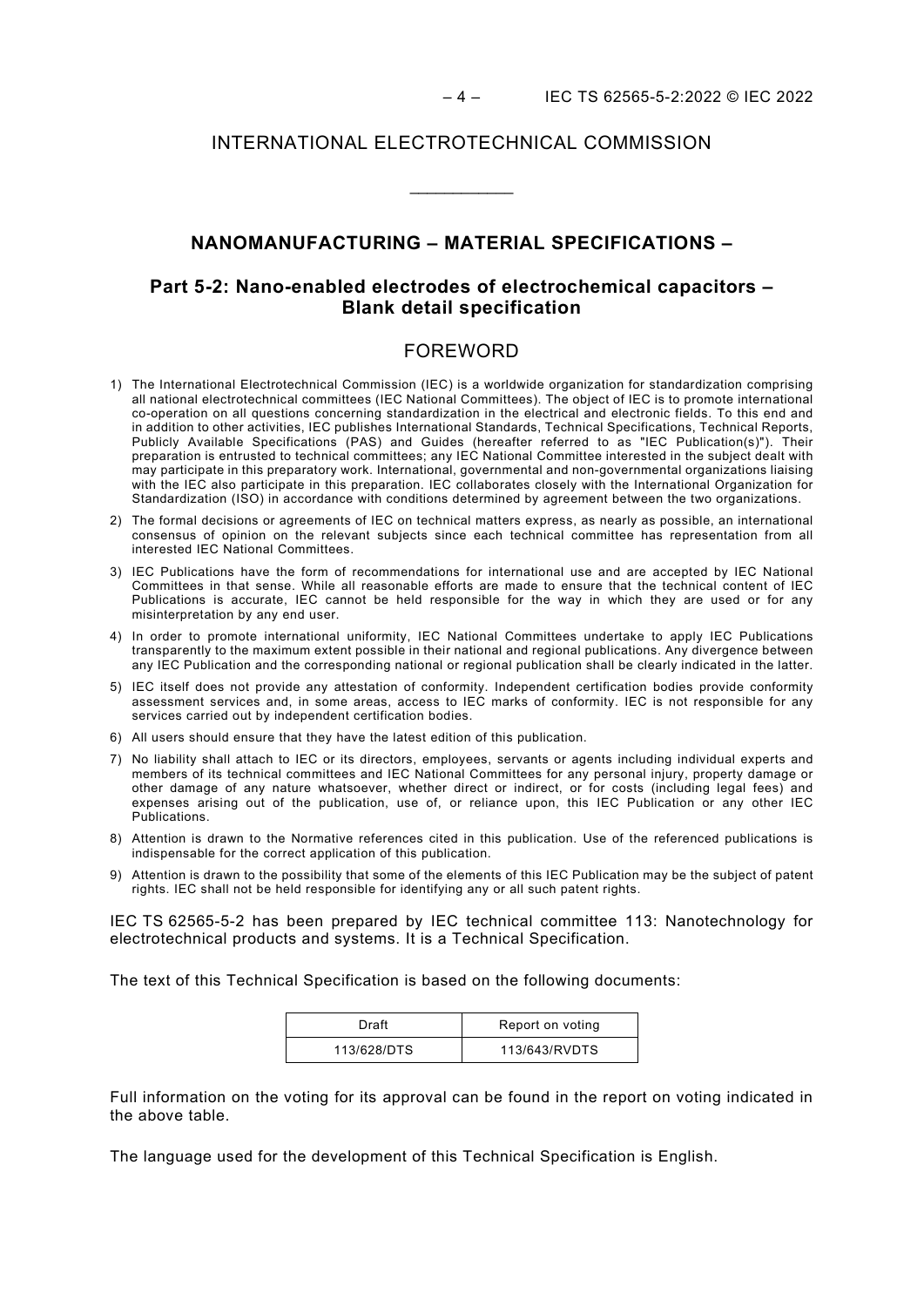This document was drafted in accordance with ISO/IEC Directives, Part 2, and developed in accordance with ISO/IEC Directives, Part 1 and ISO/IEC Directives, IEC Supplement, available at [www.iec.ch/members\\_experts/refdocs.](https://www.iec.ch/members_experts/refdocs) The main document types developed by IEC are described in greater detail at [www.iec.ch/standardsdev/publications.](https://www.iec.ch/standardsdev/publications)

A list of all parts in the IEC 62565 series, published under the general title *Nanomanufacturing – Material specifications*, can be found on the IEC website.

The committee has decided that the contents of this document will remain unchanged until the stability date indicated on the IEC website under [webstore.iec.ch](https://webstore.iec.ch/?ref=menu) in the data related to the specific document. At this date, the document will be

- reconfirmed,
- withdrawn,
- replaced by a revised edition, or
- amended.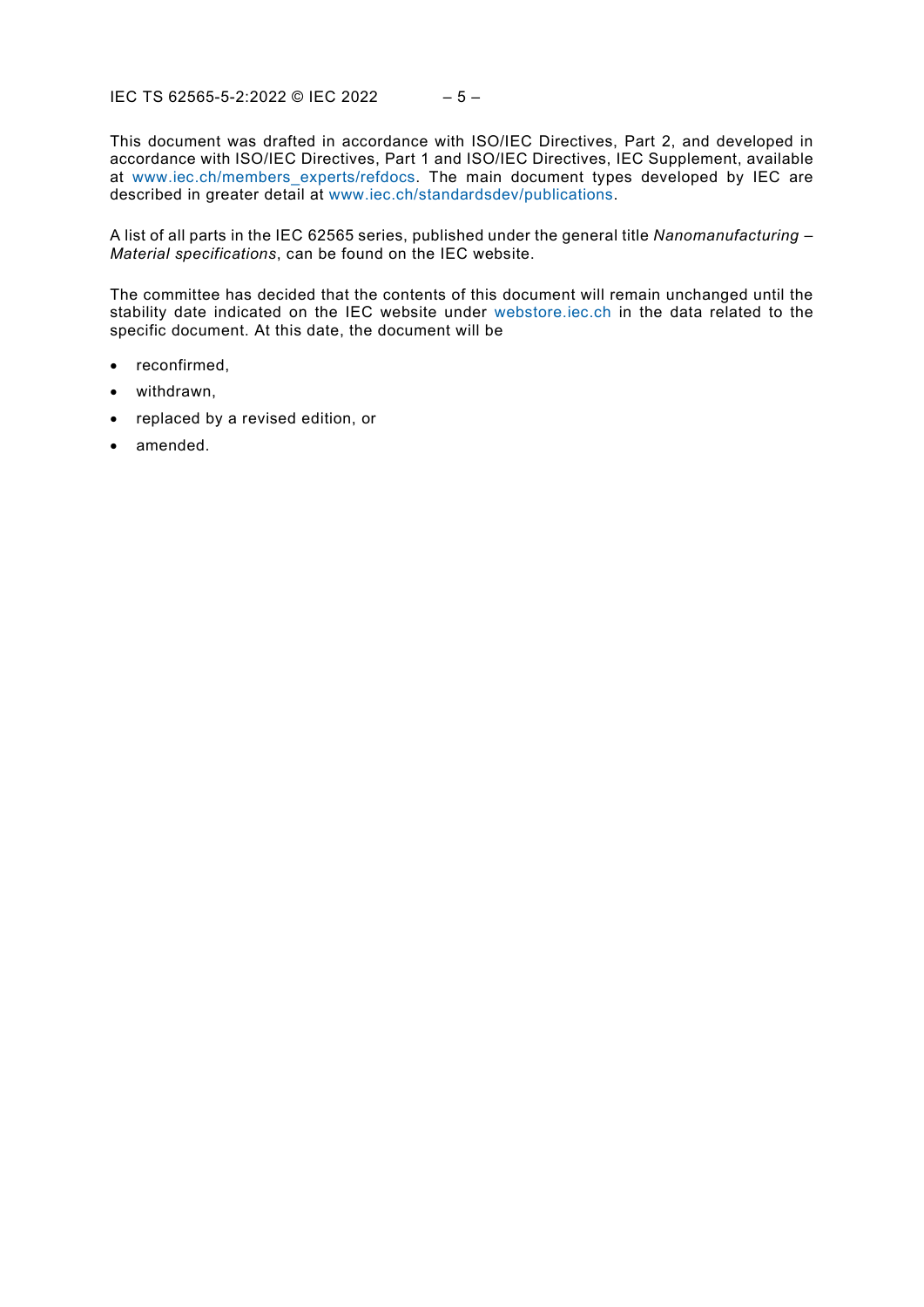#### INTRODUCTION

<span id="page-5-0"></span>This Technical Specification specifies how to report the various characteristics of electrodes for industrial use in electrotechnical products, and how to incorporate these into a bilateral detail specification between vendor and user.

Electrochemical capacitors are widely used in the fields of electric vehicles, high speed trains, aircraft, photovoltaic, wind power and electronics, due to their ultra-fast charge/discharge capability, long cycle life, wide working temperature range, high security reliability and low maintenance cost [1][1.](#page-5-1) In the manufacture process of electrochemical capacitor, the electrode is a bridge between raw material and device. Therefore, the performance of the electrode is very critical in the whole electrochemical capacitor industry chain because the properties of electrodes not only reflect the performance of upstream raw material but also determine the performance of electrochemical capacitor [2][3][4][5][6][7][8][9].

For the purposes of development and commercialization of raw nanomaterials for electrodes and the electrochemical capacitor and assembly produced therefrom, the product characteristics and characterization methods need to be specified in a standardized way. This blank detail specification will benefit different stakeholders as follows: for material suppliers, it provides necessary feedback from the manufacturers to guide the design and production of raw materials; for the end-product manufacturers, it provides a toolbox for evaluating product quality so as to manage and improve process control, yield of products; for commercialization and trade, it provides a guidance on referred test methods for electrode classification; in addition, it will strengthen the links between material manufacture and down-stream user.

In this blank detail specification, the key chemical, physical, structural and electrochemical characteristics that will significantly influence the performance of electrochemical capacitors and their measurement methods are listed. These characteristics and characterization methods are not limited only to nano-enabled electrodes but also can be reference for other electrodes which are constructed by coating electrode materials on a current collector.

 $\overline{\phantom{a}}$   $\overline{\phantom{a}}$   $\overline{\phantom{a}}$   $\overline{\phantom{a}}$   $\overline{\phantom{a}}$   $\overline{\phantom{a}}$   $\overline{\phantom{a}}$   $\overline{\phantom{a}}$   $\overline{\phantom{a}}$   $\overline{\phantom{a}}$   $\overline{\phantom{a}}$   $\overline{\phantom{a}}$   $\overline{\phantom{a}}$   $\overline{\phantom{a}}$   $\overline{\phantom{a}}$   $\overline{\phantom{a}}$   $\overline{\phantom{a}}$   $\overline{\phantom{a}}$   $\overline{\$ 

<span id="page-5-1"></span>Numbers in square brackets refer to the Bibliography.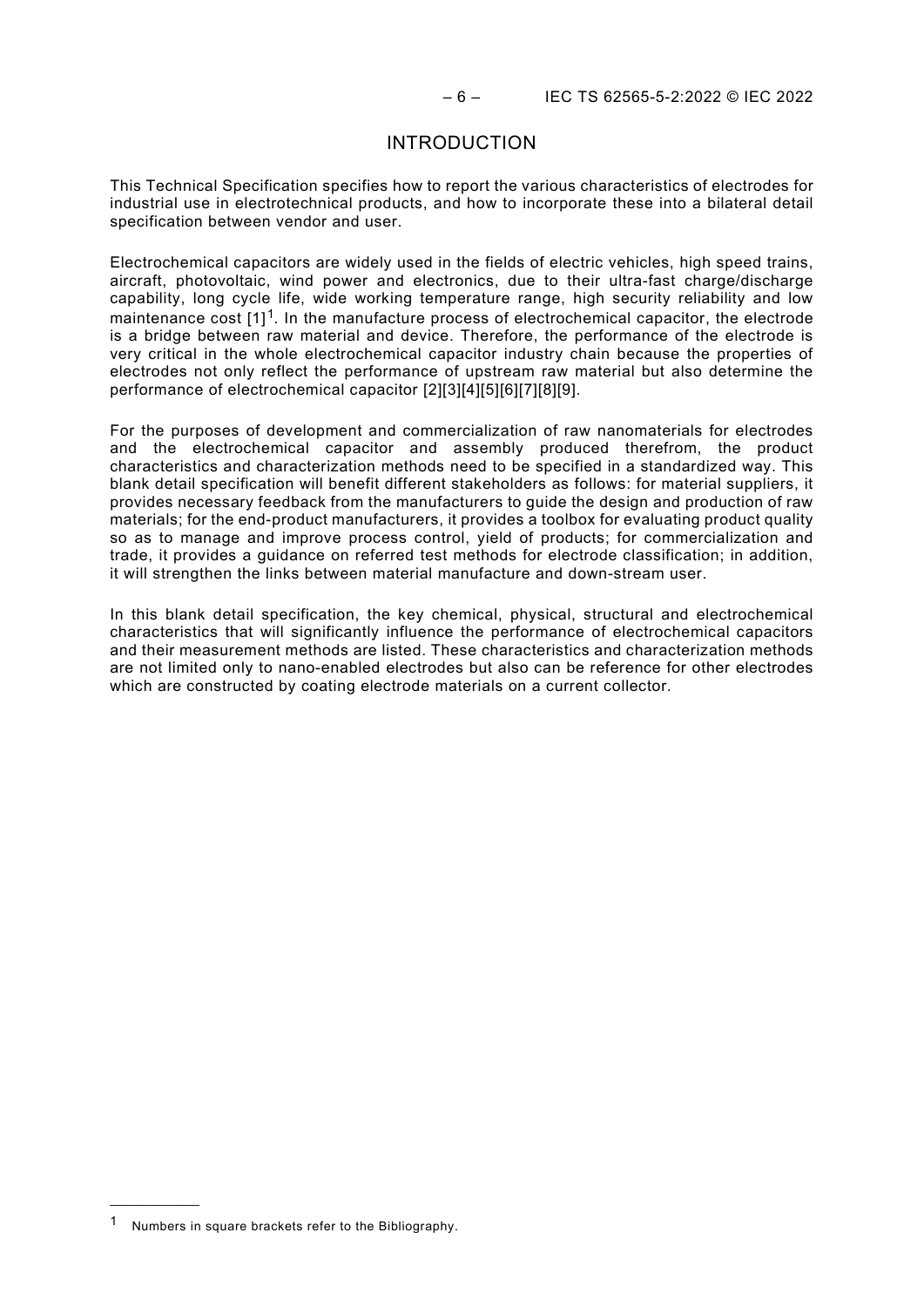# **NANOMANUFACTURING – MATERIAL SPECIFICATIONS –**

# **Part 5-2: Nano-enabled electrodes of electrochemical capacitors – Blank detail specification**

#### <span id="page-6-0"></span>**1 Scope**

This part of IEC 62565, which is a Technical Specification, establishes a blank detail specification that lists the relevant key control characteristics (KCC) including chemical, physical, structural, and electrochemical characteristics of nano-enabled electrode for electrochemical capacitors. Electrodes of both electric double layer capacitors and pseudo capacitors with nano/ nanostructured materials such as nanoporous activated carbon, graphene, carbon nanotube, carbon black, carbon aerogel, carbon nanomaterial coating collector, etc., are included. For other electrodes, this document can be used for reference.

In addition, this document enables the customer to specify requirements in a standardized manner and to verify through standardized methods that the nano-enabled electrode of the electrochemical capacitors meets the required properties.

Numeric values to be specified for the characteristics in this document are intentionally left blank and are determined by agreement between customer and electrochemical capacitor supplier. Properties and characteristics deemed by the customer or supplier as not relevant to a specific application are classified as "not applicable" or "not specified".

#### <span id="page-6-1"></span>**2 Normative references**

 $\overline{\phantom{a}}$   $\overline{\phantom{a}}$   $\overline{\phantom{a}}$   $\overline{\phantom{a}}$   $\overline{\phantom{a}}$   $\overline{\phantom{a}}$   $\overline{\phantom{a}}$   $\overline{\phantom{a}}$   $\overline{\phantom{a}}$   $\overline{\phantom{a}}$   $\overline{\phantom{a}}$   $\overline{\phantom{a}}$   $\overline{\phantom{a}}$   $\overline{\phantom{a}}$   $\overline{\phantom{a}}$   $\overline{\phantom{a}}$   $\overline{\phantom{a}}$   $\overline{\phantom{a}}$   $\overline{\$ 

The following documents are referred to in the text in such a way that some or all of their content constitutes requirements of this document. For dated references, only the edition cited applies. For undated references, the latest edition of the referenced document (including any amendments) applies.

IEC TS 62607-4-2, *Nanomanufacturing – Key control characteristics – Part 4-2: Nano-enabled electrical energy storage – Physical characterization of cathode nanomaterials, density measurement*

IEC TS 62607-4-3, *Nanomanufacturing – Key control characteristics – Part 4-3: Nano-enabled electrical energy storage – Contact and coating resistivity measurements for nanomaterials*

IEC TS 62607-4-8, *Nanomanufacturing – Key control characteristics – Part 4-8: Nano-enabled electrical energy storage – Determination of water content in electrode nanomaterials, Karl Fischer method*

IEC TS 62607-6-20, *Nanomanufacturing – Key control characteristics – Part 6-20: Graphenebased material – Metallic impurity content: ICP-MS* [2](#page-6-2)

ISO 9277, *Determination of the specific surface area of solids by gas adsorption – BET method*

ISO 15901-2, *Pore size distribution and porosity of solid materials by mercury porosimetry and gas adsorption – Part 2: Analysis of nanopores by gas adsorption*

<span id="page-6-2"></span><sup>2</sup> Under preparation. Stage at the time of publication: IEC DTS 62607-6-20:2021.